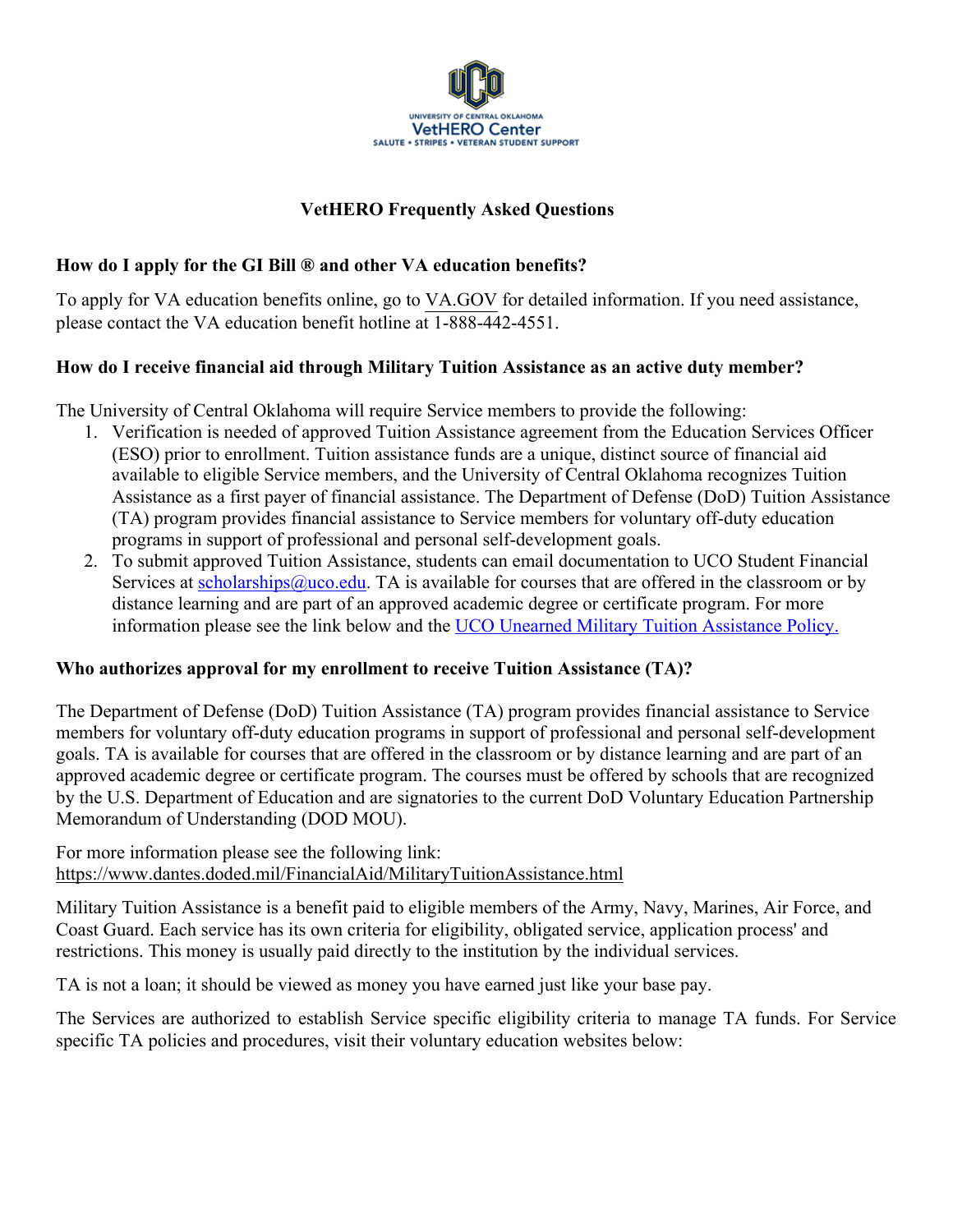Air Force Tuition Assistance (MilTA) Army Tuition Assistance Navy Tuition Assistance Marine Corps Tuition Assistance Coast Guard Tuition Assistance National Guard Tuition Assistance Reserve Tuition Assistance

Military Tuition Assistance (TA) is awarded to a service member under the assumption that the service member will attend school for the entire period for which the assistance is awarded. Eligible service members must receive approval from an Educational Services Officer (ESO) or counselor within the Military Service prior to enrolling as required by the DoD and indicated in then UCO TA Policy.

# **What is UCO's return policy for Military Tuition Assistance (TA)?**

If a service member withdraws on or before the **\*60** percent portion of the term, the service member will no longer be eligible for the full amount of Military TA funds originally awarded.

To learn more about the calculation for the term: https://www.uco.edu/admissions-aid/financial-aid/enrollmentchanges

Please see the UCO policy here for more information: https://www.uco.edu/admissions-aid/financialaid/unearned-military-tuition-assistance-policy.pdf

To comply with the policy of the Department of Defense, the institution will return any unearned Military TA funds on a proportional basis through at least the 60 percent portion of the term for which they were provided. Any unearned Military TA funds will be returned directly to the military service, not to the service member. The calculation of the return may result in the service member owing a balance to the University. If a service member withdraws after the 60 percent portion of the term, all Military TA will be considered earned. https://www.military.com/education/money-for-school/tuition-assistance-ta-program-overview.html https://www.military.com/education/gi-bill/tuition-top-up-program.html

## **How to apply for the GI Bill ® and other VA education benefits:**

To apply for VA education benefits online, go to VA.GOV for detailed information. If you need assistance, please contact the VA education benefit hotline at 1-888-442-4551.

#### **After applying for VA education benefits:**

- 30 days is the average time to process education claims
- Learn about educational and career counseling
- A Certificate of Eligibility (COE), or award letter, will arrive in the mail if your application is approved o Take your COE to the VA School Certifying Officer on your campus for processing
- Learn about career-development resources

Please access the following site for more information:

#### After You Apply | Veterans Affairs (va.gov)

## **To receive your VA education benefits as soon as possible:**

• Early enrollment is strongly encouraged, if possible. No action will occur, for any semester, until you have submitted an VA Enrollment Form with the required signatures, to the VetHERO office.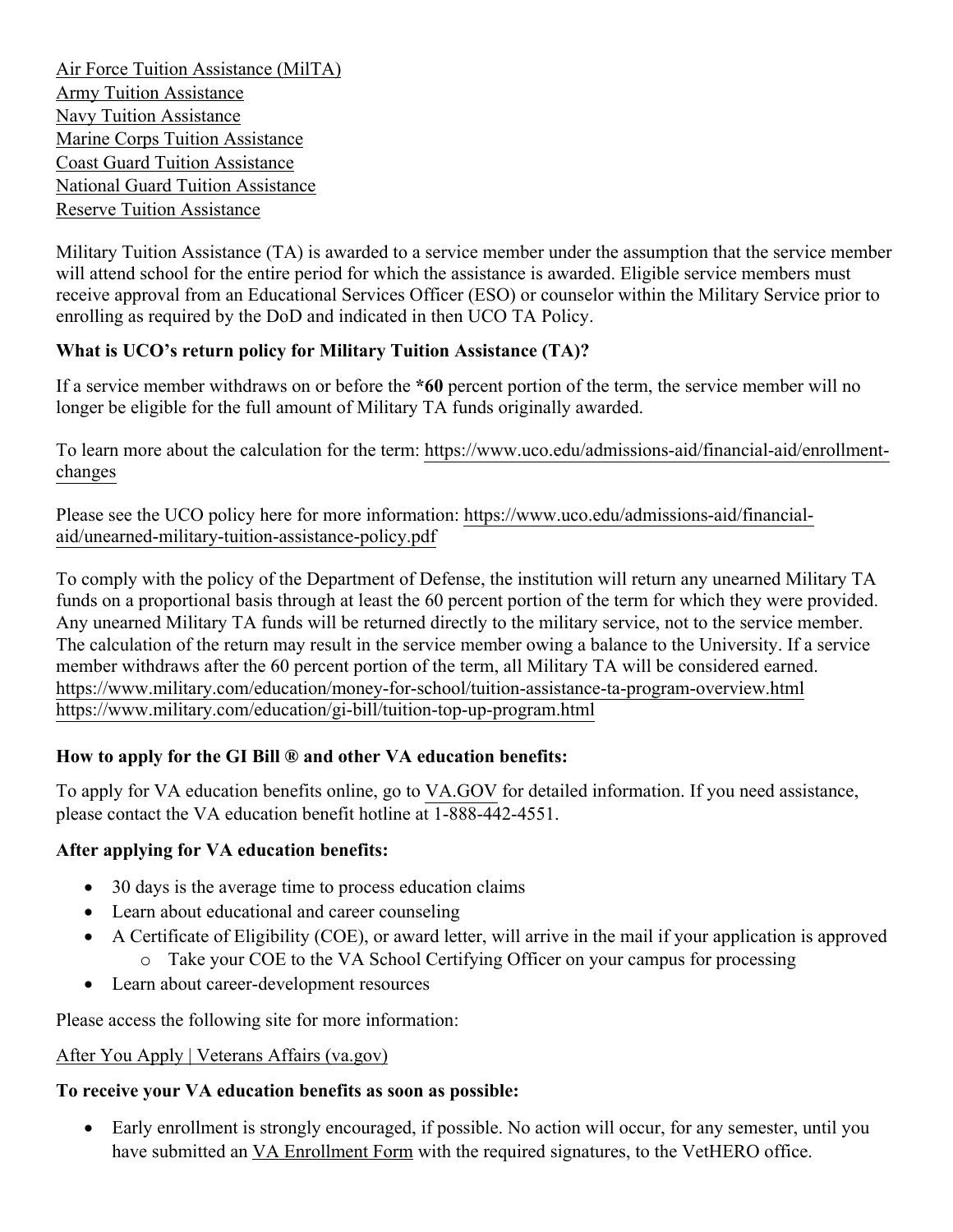- Be aware of the following issues which could affect the continuation of your VA benefits:
	- o Timely submission of the VA Enrollment Form will enable the VetHERO office to send your claim to the VA so you can receive your benefits promptly.
	- o Changes in your class schedule may affect your VA benefits. Frequent changes can cause delays or overpayment of benefits.
	- o If changes are made to your original schedule please note that these changes could change the payment rates and enrollment status reported to the VA. It is recommended to make as few class schedule changes as possible to eliminate payment problems or processing delays.
	- o If your major changes, notify VetHERO office staff when submitting your ADVISORY FORM for the latest semester you wish to be certified.
	- o Notify the VetHERO office of any changes in your name, address, or telephone numbers.

## **Note: VA will only issue benefits for courses that are necessary to complete your degree.**

## **What forms are need to receive VA benefits?**

Each semester that you wish to receive VA educational benefits, a VA Enrollment Form must be submitted to the VetHERO office. Upon receipt of your completed form, your current schedule will be reviewed for degree applicability and processed as quickly as possible.

## **Under what circumstances would I be required to contact the VetHero office once I am certified?**

Please report any program changes to include:

- Major
- Addition of a minor or second major
- Number of hours enrolled
- Changes in name, address, or telephone number changes

#### **What if:**

- **What if I must suspend my course work due to my service requirements?**
	- o The University of Central Oklahoma will allow Service members and reservists to be readmitted to a program if they are temporarily unable to attend class or must suspend their studies due to service requirements as permitted for all UCO student who request readmittance. The university has readmission policies that outline UCO's readmission policy under readmitted students here: https://www.uco.edu/admissions-aid/get-more-information/other-student-types-admissionsstandards
- **What if I withdraw from school during the semester?**
	- o It is the responsibility of the School Certifying Officer (SCO) to report all changes to the VA within 30 days of the event. The VA may require that you repay any money received for the semester. Upon withdrawal, you have the opportunity to submit a letter of Mitigating Circumstances - circumstances beyond the student's control that prevent the student from continuing in school or an issue that cause the student to reduce credits:
		- An illness or death in the student's immediate family.
		- An illness or injury afflicting the student during the enrollment period.
		- An unavoidable change in the student's conditions of employment.
		- An unavoidable geographical transfer resulting from the student's employment.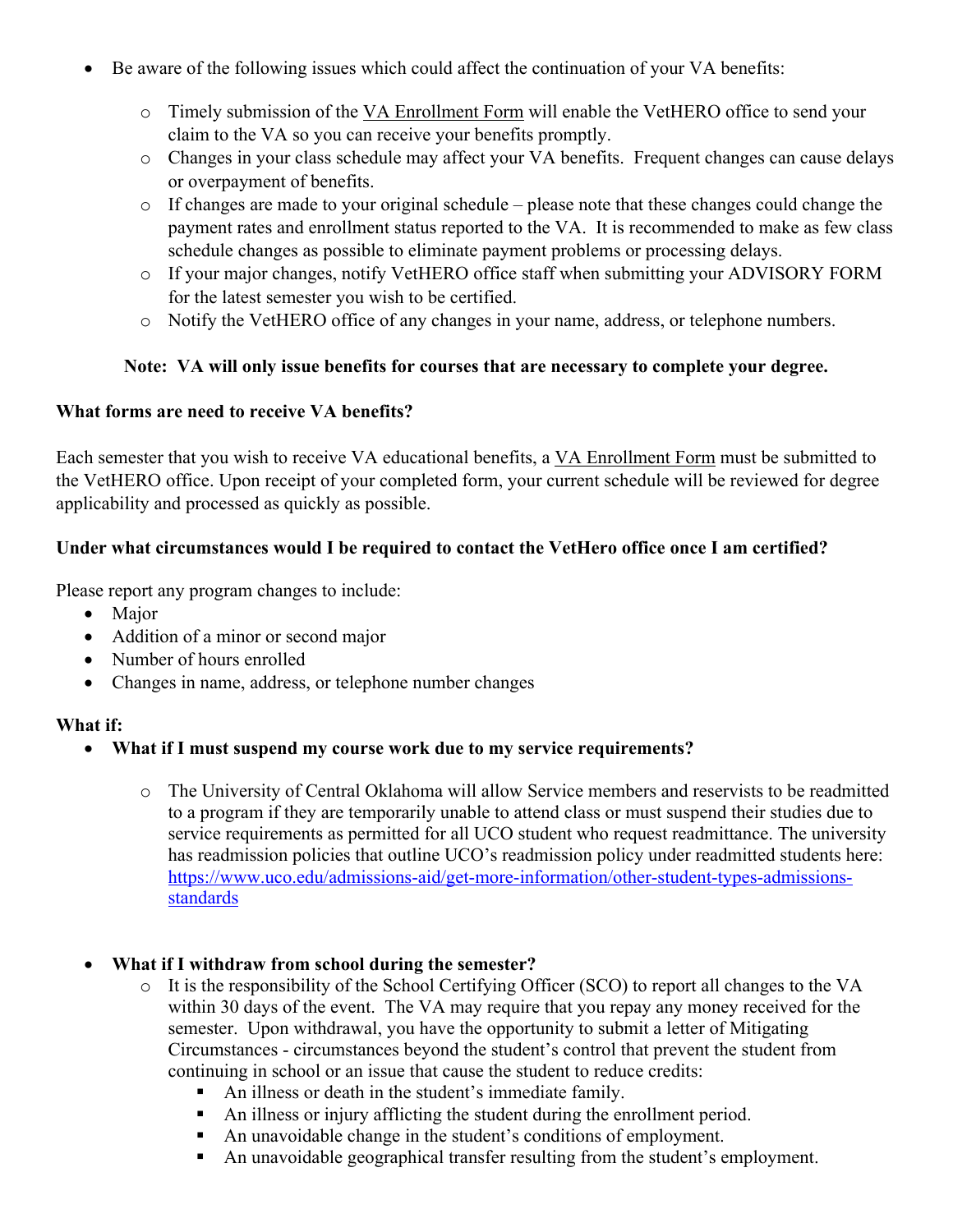- **•** Immediate family or financial obligations beyond the control of the claimant that require him or her to suspend pursuit of the program of education to obtain employment.
- Discontinuance of the course by the school.
- Unanticipated active military service, including active duty for training.
- § Unanticipated difficulties with childcare arrangements the student made for the period during which he or she is attending classes.
- o If the VA agrees that the circumstances were beyond your control, the benefits will be terminated effective the date of withdrawal and overpayment may not be established. Overpayments for withdrawals are at the discretion of the VA if required.

## • **What if I drop a course?**

o If you withdraw after the school's drop period, the VA will reduce or stop benefits on the date of reduction. If you are assigned a non-punitive (W) grade, you may have to repay all benefits for the course unless there are mitigating circumstances – as listed in the previous section.

## **Will the VA pay for courses that are not in my major program?**

Normally, federal law prohibits payment for courses that do not lead to a student's educational objective. You may be paid for a course not in your major program under certain circumstances:

- If it is a valid prerequisite for a course that is required in your major program.
- On your final graduating semester, if you are enrolled in at least one course that is required in your major program, then you may enroll in courses which do not have to be in the major program for rounding-up to full-time.
- To take additional courses that are not degree-applicable, a student can take courses that apply to a declared minor. Please note that you DO NOT have to complete the minor. However, the minor should display as a part of your degree plan.

## **It is the first of the month and my check is late. What should I do?**

If you have received your checks at the same time every month, call the VA Regional Office. The VetHERO office has no control over the disbursement of checks - only the regional office can tell you when and where your last check was mailed and if there is a problem.

## **As a student eligible to utilize Department of Veterans Affairs Educational Benefits, can I also apply for federal financial aid or scholarships?**

Yes, receiving education benefits through the Department of Veterans Affairs does not preclude you from also applying for financial aid or scholarships.

#### **Why is there still a balance on my Bursar Account?**

Tuition payments are not reported to VA until after the Add/Drop date for the semester and there is no need to contact our office about your tuition payment unless there are additional complications.

#### **Why did I receive an email about a payment plan?**

Our office will send a list of all students who have been certified to the Financial Office to be put on the Special Populations payment plan. The Bursar automatically sends those emails to any students with a balance on their account. Fees associated with the payment plan should not be charged, but if they are, please send an email to vethero@uco.edu to request a removal.

#### **What if there are Non-Resident charges on my Bursar account?**